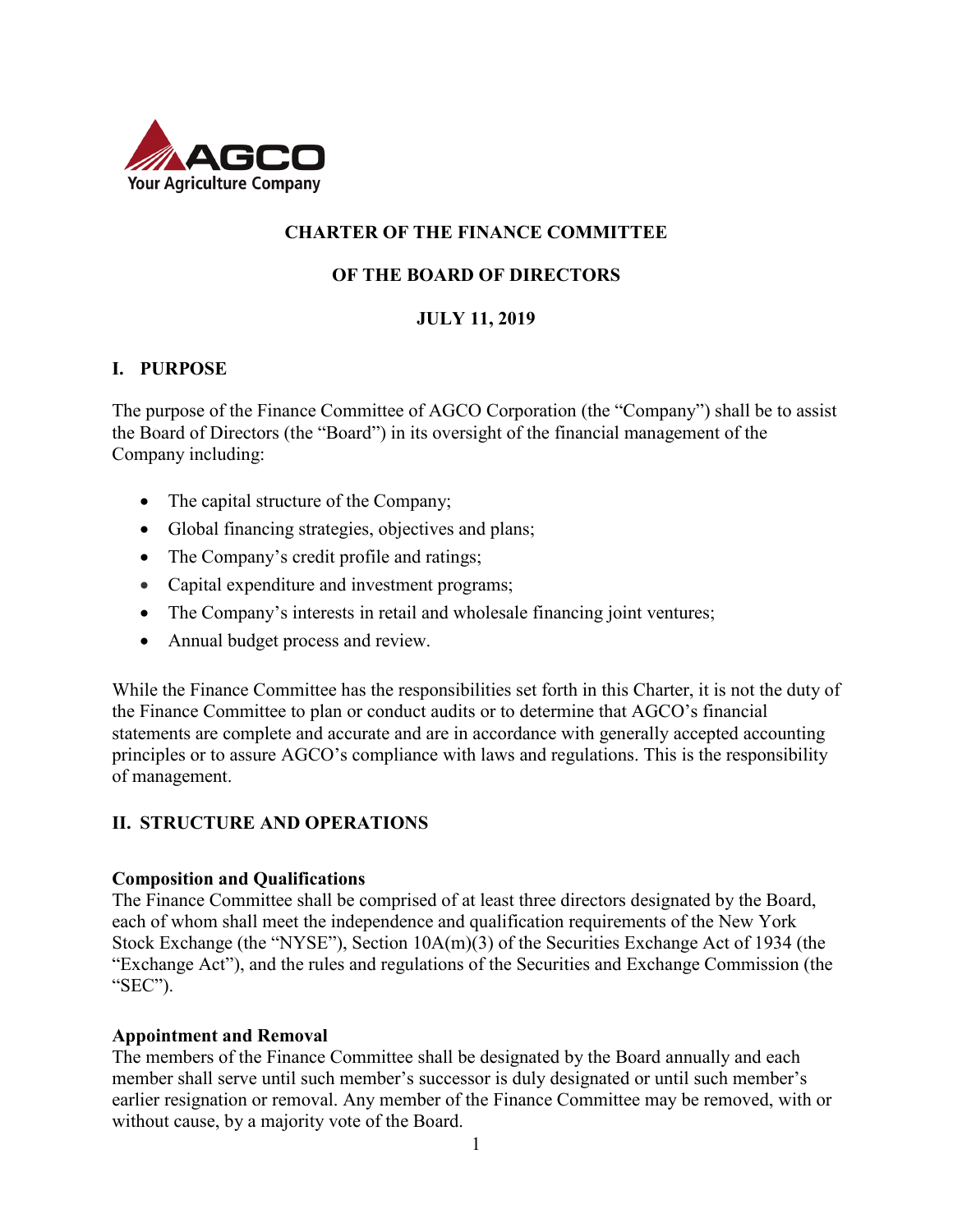Unless a Chairperson is designated by the full Board, the members of the Finance Committee shall designate a Chairperson by majority vote of the full Finance Committee membership. The Chairperson will chair all sessions of the Finance Committee and set the agenda for Finance Committee meetings.

### **Delegation to Subcommittees**

In fulfilling its responsibilities, the Finance Committee may delegate responsibilities to a subcommittee consisting of one or more members of the Finance Committee.

## **III.MEETINGS**

The Finance Committee shall ordinarily meet at least twice annually, or more frequently as circumstances dictate. Any member of the Finance Committee may call meetings of the Finance Committee. The Finance Committee may conduct executive sessions with Management. A majority of members of the Finance Committee shall constitute a quorum. The actions of a majority of members at a meeting at which a quorum is present will be the actions of the Finance Committee.

Subject to the prior approval of the Chairperson of the Committee, any director of the Company who is not a member of the Finance Committee may attend meetings of the Finance Committee; provided, however, that any director who is not a member of the Finance Committee may not vote on any matter coming before the Finance Committee for a vote. The Finance Committee also may invite to its meetings any member of management of the Company and such other persons as it deems appropriate in order to carry out its responsibilities. The Finance Committee may meet in executive session as the Finance Committee deems necessary or appropriate.

# **IV.RESPONSIBILITIES AND DUTIES**

The following functions shall be common recurring activities of the Finance Committee in carrying out its purpose as set forth in Section I of this Charter. These functions should serve as a guide with the understanding that the Finance Committee may carry out additional functions and adopt additional policies and procedures as may be appropriate in light of changing business, legislative, regulatory, legal or other conditions. The Finance Committee shall also carry out any other responsibilities and duties delegated to it by the Board from time to time related to the purpose of the Finance Committee outlined in Section I of this Charter.

The Finance Committee, in discharging its oversight role, is empowered to study or investigate any matter of interest or concern within the purpose of the Finance Committee that the Finance Committee deems appropriate or necessary. The Finance Committee shall have the authority to engage independent counsel and other advisers, as it determines necessary to carry out its duties, and the Company shall provide for appropriate funding, as determined by the Finance Committee for the payment of (a) compensation to any independent counsel and other advisors employed by the Finance Committee and (b) ordinary administrative expenses of the Finance Committee that are necessary or appropriate in carrying out its duties.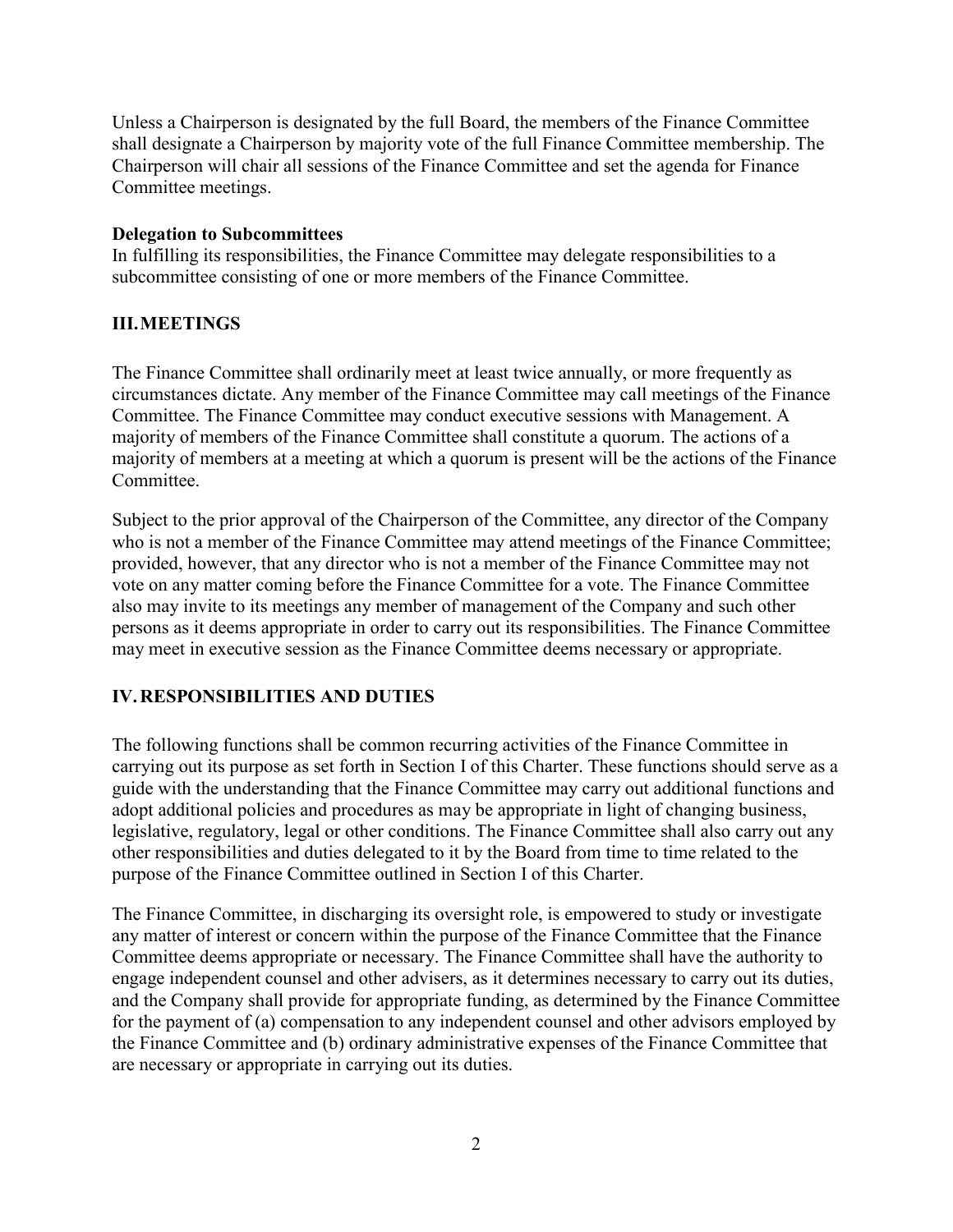To fulfill its responsibilities and duties, the Finance Committee shall:

### Capital Structure

At least annually and/ or prior to any material change, review and provide recommendations to the Board on new debt issuances and credit facilities, dividend policies and share repurchase authorizations. Provide guidance to management on overall strategy including capital adequacy, financial resources, liquidity and leverage.

### Global Financing Strategies, Objectives and Plans

At least annually and/ or prior to any material change, review and provide recommendations to Management regarding (i) interest rate management in light of capital structure recommendations; (ii) the Company's policies and practices for management of cash, foreign exchange and derivatives; and (iii) the strategic financial targets for the Company and benchmark comparisons against the peer group companies.

### Credit Profile and Ratings

Annually, review and provide recommendations to Management regarding the credit profile and credit ratings of the Company.

### Capital Expenditure and Investment Programs

Annually, review the past performance and adherence to Company policies for capital expenditures for major projects.

### Retail and Wholesale Financing Joint Ventures

Annually, review the performance, strategy and risk management associated with the Company's investments into retail and wholesale financing joint ventures.

### Annual Budget Review

Annually, review the proposed Company budgets and provide guidance and recommendations to the Board.

### **Other**

Coordinate and consult with the Audit Committee, as necessary, for the purposes of sharing information pertinent to the Audit Committee's consideration and areas of oversight.